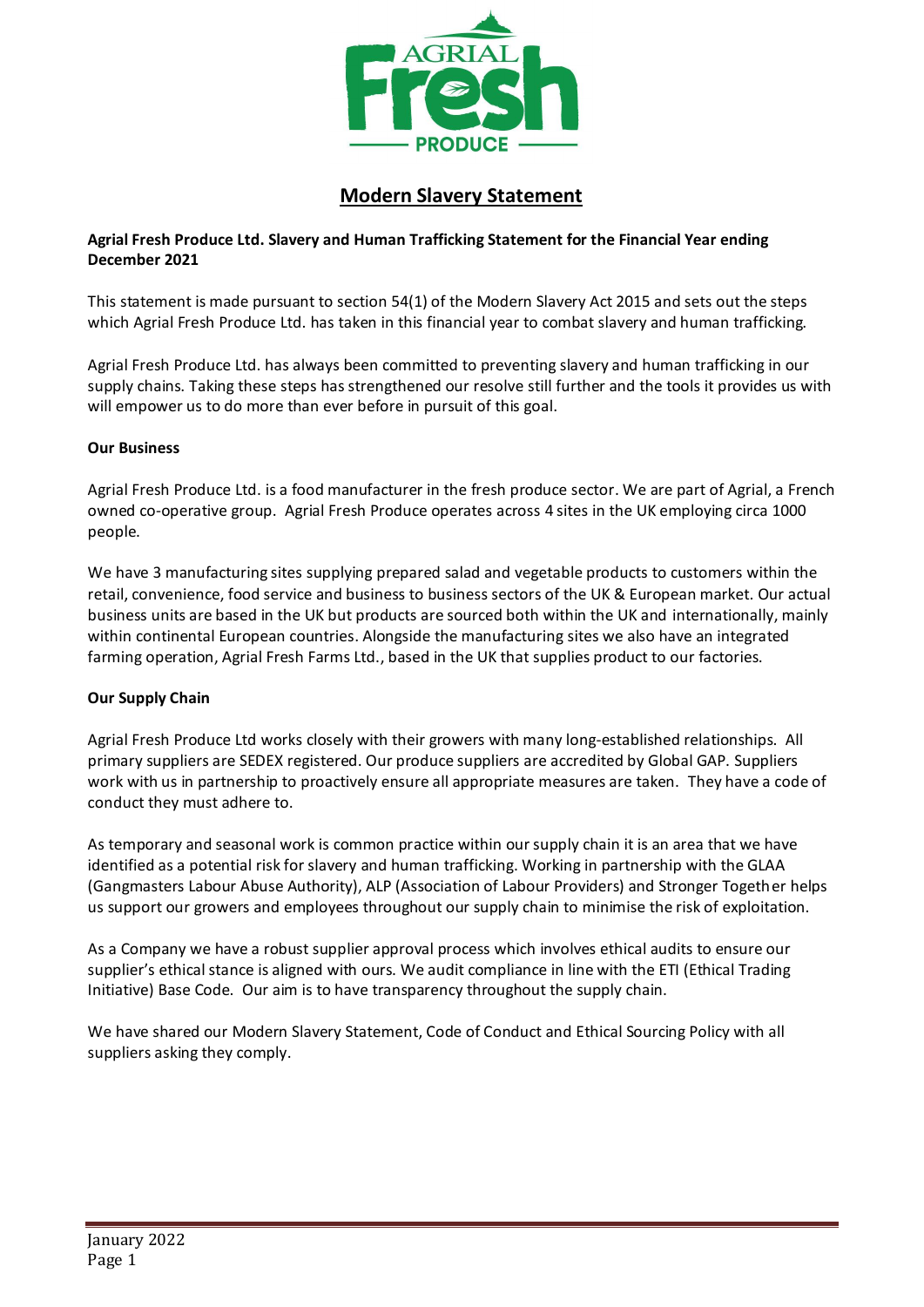

### **Our Policies on Slavery and Human Trafficking**

We are committed to ensuring that there is no modern slavery or human trafficking in our supply chains or in any part of our business. Our Ethical Sourcing Policy, based on the ETI Base Code, reflects our commitment to ensuring all labour is employed ethically and with integrity in all our business relationships. This includes the implementation and enforcement of effective systems and controls to ensure slavery and human trafficking are not taking place anywhere in our supply chains. We also have a Human Rights Policy, which meets the United Nations Guiding Principles (UNGP) on Business and Human Rights. This policy highlights our commitment to Human Rights and what action we will take if we find that the human rights of our employees or workers in our supply chain are compromised.

#### **Due Diligence Processes for Slavery and Human Trafficking and Risk Assessment**

We have put in place systems to:

- Identify and assess potential risk areas in our supply chains.
- Mitigate the risk of slavery and human trafficking occurring in our supply chains.
- Monitor potential risk areas in our supply chains.

We are operating in a sector that has a relatively high risk of slavery and human trafficking. We mitigate this risk by developing long standing sustainable relationships with our accredited suppliers. As part of the Agrial Group many of these suppliers are integrated into the supply chain as part of the wider Company. By working closely with UK suppliers and carrying out ethical audits we minimize the risk occurring. Our UK growers have been visited and audited as part of our due diligence. Those carrying out the audits have undertaken an external accredited auditing course to enable them to carry out these audits in a fair, transparent and comprehensive manner. Any non-conformances were then discussed and in partnership, suppliers were helped to resolve any issues. In 2021 we employed a dedicated Ethics and Compliance Officer to support our due diligence processes.

By working in conjunction with Stronger Together and GLAA and promoting their posters, visual aids and helplines on site, we offer a confidential service so that people can raise concerns about slavery and human trafficking in our supply chains. All temporary labour supplied to our sites will be via an employment agency that is registered with the GLAA. Regular worker interviews take place both with our employees and agency workers to ensure any potential risk of exploitation from traffickers could be determined.

We utilize various tools to ensure we have processes and procedures in place to enable identification of worker mistreatment and exploitation at the earliest opportunity.

The Responsible Recruitment Toolkit and Stronger Together Reporting tool are two examples that we have that allows us to benchmark and measure progress. We have also signed up to the Employer Pays Principle. All manufacturing sites have achieved SMETA accreditation, with our Farm having Red Tractor, Global GAP and GRASP accreditation. In 2021 we became business partners with both Stronger Together and RRT (Responsible Recruitment Toolkit)

#### **Supplier Adherence to Our Values**

Agrial Fresh Produce Ltd expects all suppliers and any subcontractor engaged by the Company to respect and conform to our fundamental values as conditions for mutual business.